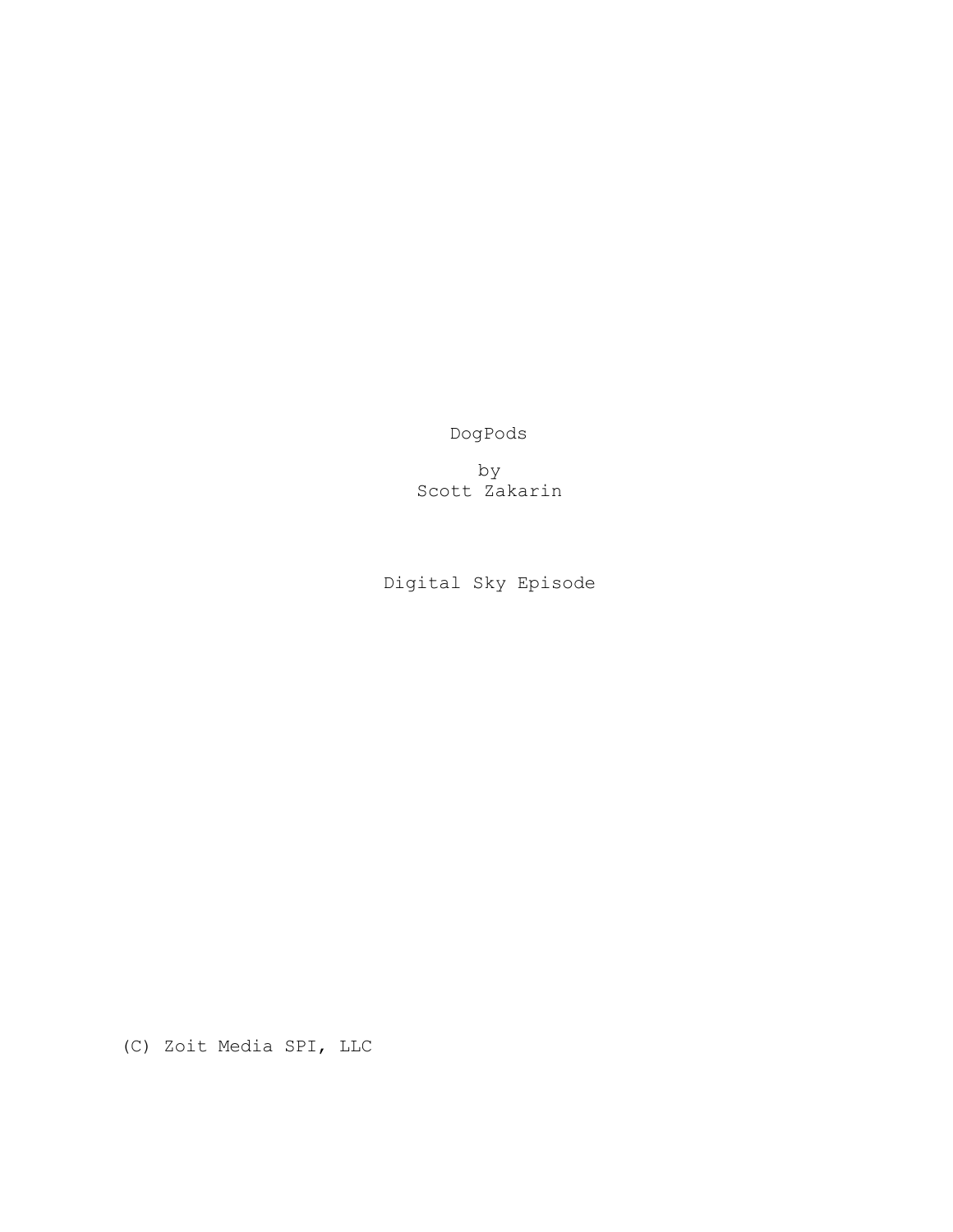ANNA

Picture in your mind, a typical bachelor apartment, with typical bachelor pad trappings: dishes in the sink, last night's dinner on the coffee table and some clothes scattered about. This is the home of brilliant 33-year-old college Professor Jack Carpenter and his midsize 4-year-old rescue mutt, Bella. (beat) When Jack is having a tough time with

life's challenges, he has no more loyal friend than his girl Bella. They watch TV together, dance to hip-hop together and play indoor fetch together.

(beat) When Jack is having a particularly hard time, he cuddles up with Bella and shares his deepest feelings.

SOUND: Light synchronized snoring between Jack and Bella, ALARM CLOCK: Jack starts to wake up. Wrestles with the blankets.

JACK

You think this is your bed and you just get to sleep in it, don't you, Bella!? I don't know how a dog your size manages to take up so much space.

SOUND: Bella dog yawns while stretching. She moves over to Jack.

JACK (CONT'D)

What do you dream about Bells? Last night you were ling on your side running in your sleep. (beat) Were those nightmares? Are you being chased by something... or chasing after something?

SOUND: Bella jumps off the bed, scrambles out of the room. Comes back into the room.

> JACK (CONT'D) Ohh... thank you for the tennis ball, Bells. (MORE)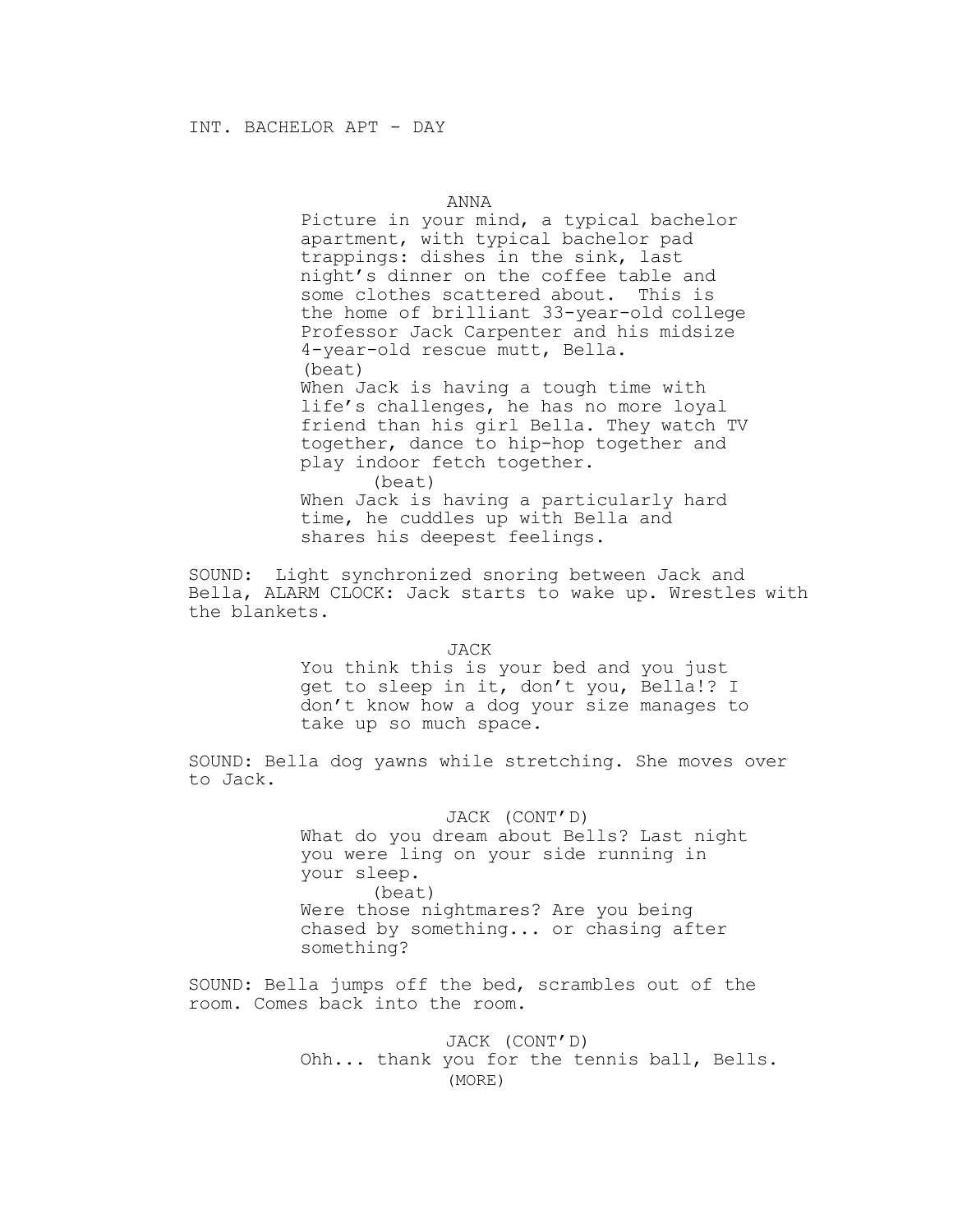JACK (CONT'D) Unfortunately, we don't have time play this morning. Gotta walk you and then head out to the university.

SOUND: Bella is pushing the tennis ball into Jacks face.

JACK (CONT'D) (giggling) Stop Bella. We'll play when I get home.

The tennis ball falls off the bed and bounces on the hard wood floor.

> JACK (CONT'D) Come on Bells! You're smarter than that, You know you can't fit under the bed.

SOUND: Jack gets off the bed.

JACK (CONT'D) (sigh) I'll get it out for you.

ANNA Jack gets off the bed and starts searching for the ball.

JACK Echh, I probably should vacuum more often.

ANNA

As Jack is looking for the tennis ball, he feels something small and pulls it out.

JACK

Ahhh that's where it was. (beat) Hey Bella, remember that AirPod I accused you of eating? We'll mystery solved. Do you forgive me for doubting you? No? Yes? (beat) I wish I knew what you're thinking. Are

you mad at me? Do you have any idea what I'm even talking about?

SOUND: The collar tags jangle as Bella gives Jack wet kisses.

> JACK (CONT'D) Okay. Okay. You accept my apology.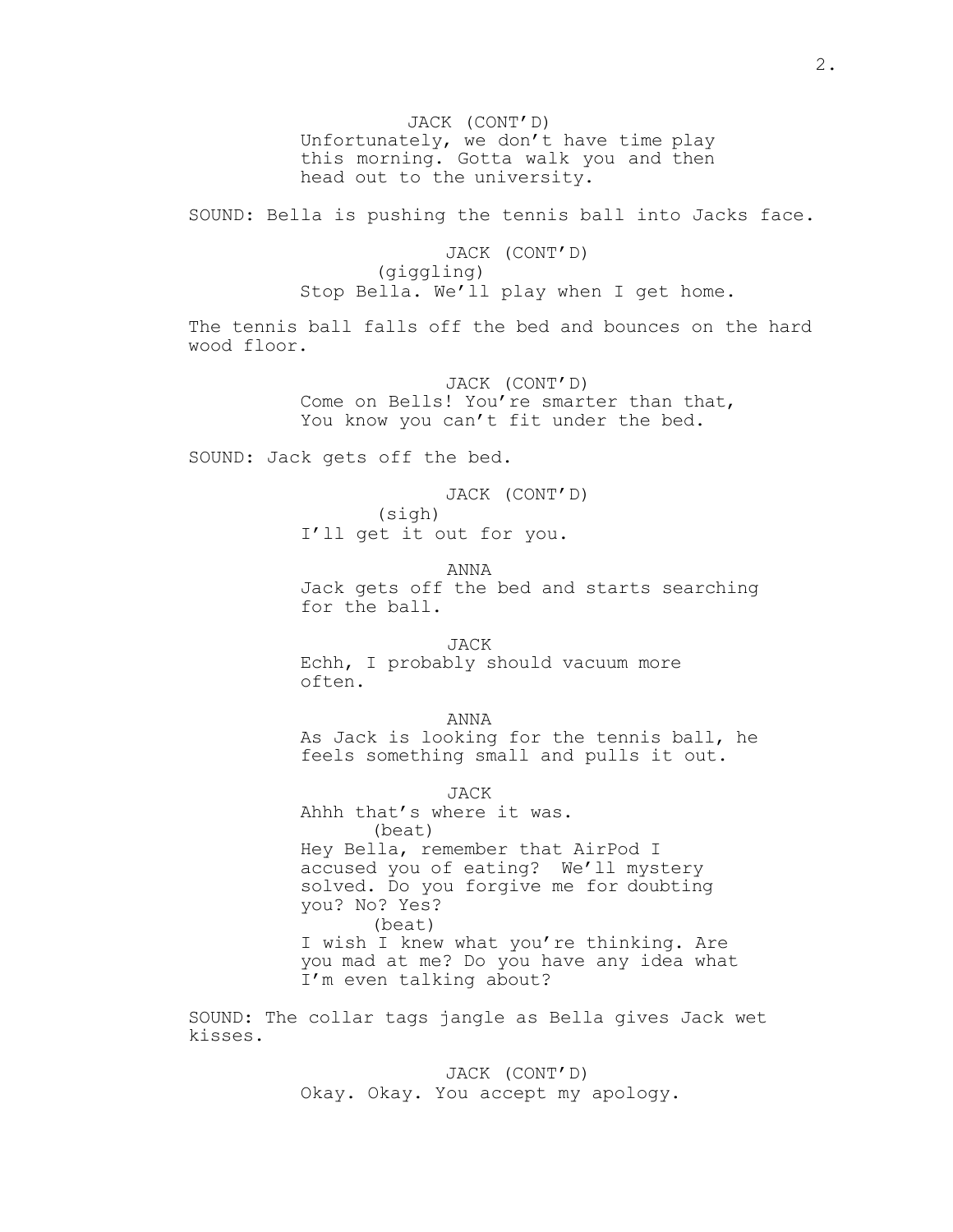MUSIC: Powerful moment builds as Jack's incredible mind works over time.

ANNA

Jack looks at the AirPod in his hand and stares at it. His curiosity fuels the analytical side of his brain.

JACK

(in the zone) Bella, wouldn't it be awesome if someone could figure out how to tune this little AirPod to pickup a dog's mental frequencies and...

(laughs)

If only we knew of a neuroscientist who works with advanced analytic tools and has access to a massive data base of medical research all about the mind.

(scientist fast talk) What if I could somehow invent a headset that would enter the cerebral cortex and tune it to interpret brain waves between a dog and a human. Create a... a thought processor so that you and I could communicate. I know it sounds crazy, but every new invention seems crazy before it becomes a reality, right?

(suddenly urgent) Wait... Bella, we've got to get out of here and go for our walk, or we'll miss her!

SOUND: Leash being snapped on. Jack and rushes downstairs and leaves the apartment.

> BELLA Look at her Bells... amazing right?

> > ANNA

Picture 28 year old Maggie walking her Cairn Terrier, Bixby. She has an easy smile that would disarm anyone. When Jack sees her, his mind sees her surrounded by a golden radiance.

SOUND: Magical golden music and efx.

JACK

Okay Bella, It's time to pull my confidence together... Let's just calmly walk by and you go in for the butt sniff. Got it?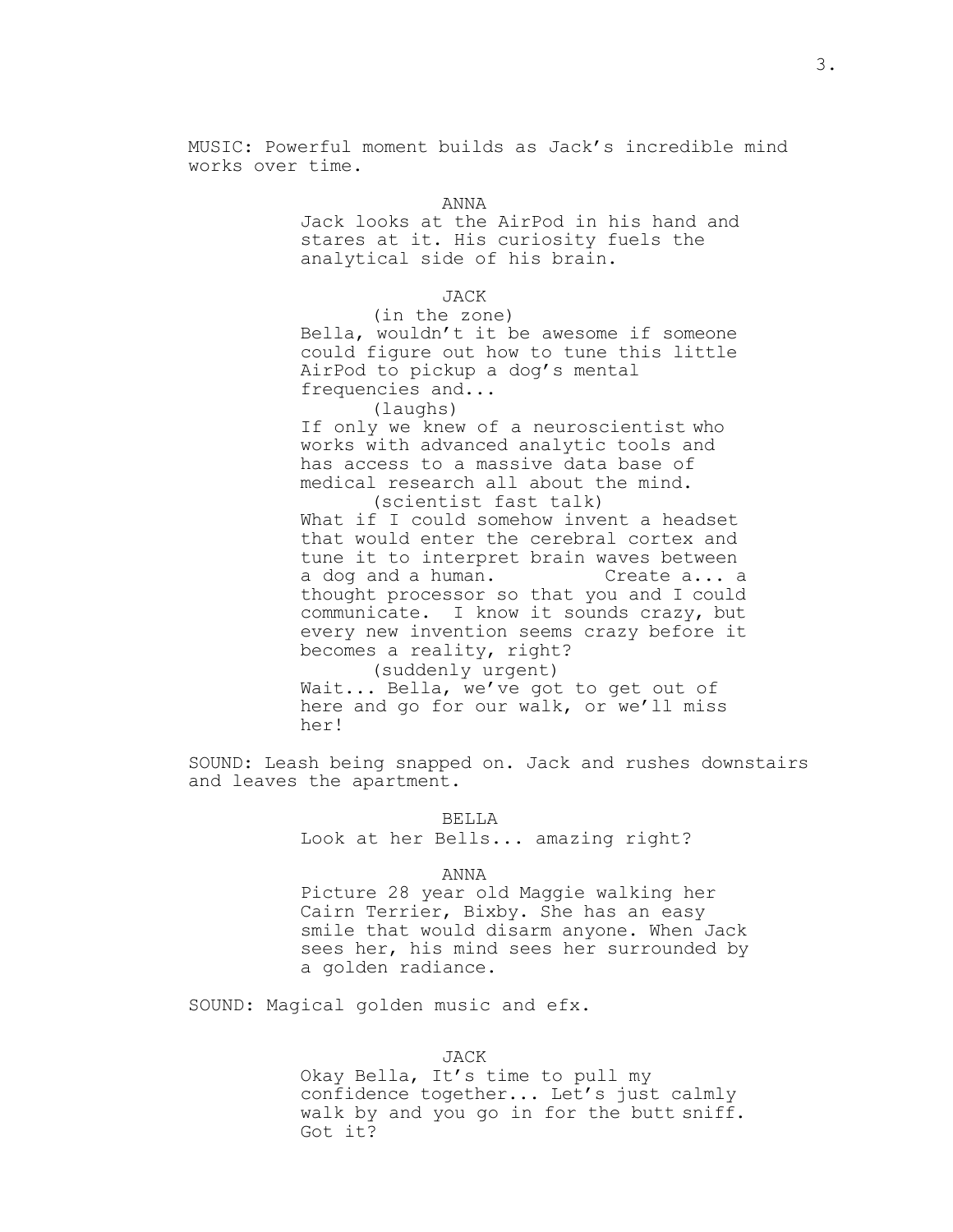SOUNDS: Steps and jangling of collars and tags, paws. And sniffing.

> JACK (CONT'D) Sorry about that, Bells can get a little personal very quickly.

MAGGIE (laughs) Bixby seems just fine with it.

JACK You live around hear?

JACK (CONT'D) Couple of block south. You?

MAGGIE Couple of blocks North? (beat) He's so cute?

JACK

Thanks, but Bella's a she. Most people think she's s boy at first. But she such a pretty girl to me.

SOUND: Maggie kneels to Bella who gives her kisses.

MAGGIE Oh my god, she's sooo sweet.

JACK Oops leashes are all tied up. Let me just move this over and...

MAGGIE You have to excuse Bixby. He get's excited when he sees a pretty girl.

JACK Men can be such dogs.

They laugh together.

MAGGIE Hopefully we see you again. (to Bixby) Come on Bixby.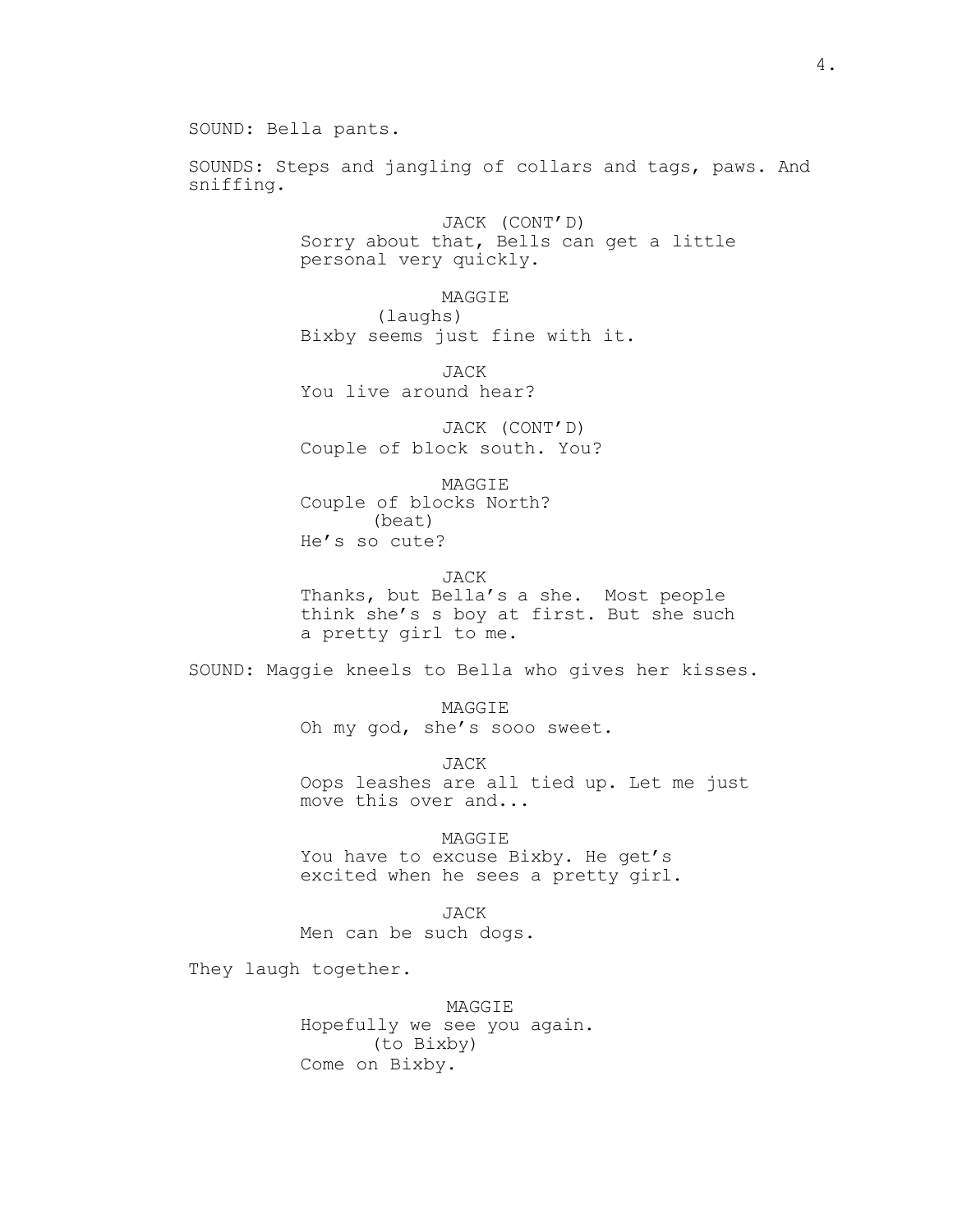JACK

Yeah, probably will. I usually take Bella for her walk around this time.

Maggie walks away.

JACK (CONT'D) Ow. That made my heart hurt. What do you think Bella?

SOUND: Bella pees.

# JACK (CONT'D)

Good girl. Have your morning oui oui.

JACK'S APT - NIGHT

SOUND: Jack opens the door. Bella runs over to him and attacks him like he was never going to see him again.

> JACK (CONT'D) Hey little girl. How's my puppy! Yes. I love you too! (beat) I have a present I made for you at work today. Come sit on the couch with me!

SOUND: Jack walks over sits on couch. Bella jump on next to him.

SOUND: Jack is taking a smaller bag out of his backpack. A large set of headphones is taken out.

> JACK (CONT'D) Something I knocked together from a bunch stuff at work.

ANNA Jack takes out from his bag a pair of over the ear headphones.

JACK Sit still for a minute, Bella. It's okay, you can trust me.

SOUND: Jack struggles with Bella for several seconds trying to get her to keep the headphones on.

ANNA

Once the headphones are in place. Jack puts his AirPods into his own ears. He takes out his phone and uses a rudimentary looking app to tune in to various frequencies... (MORE)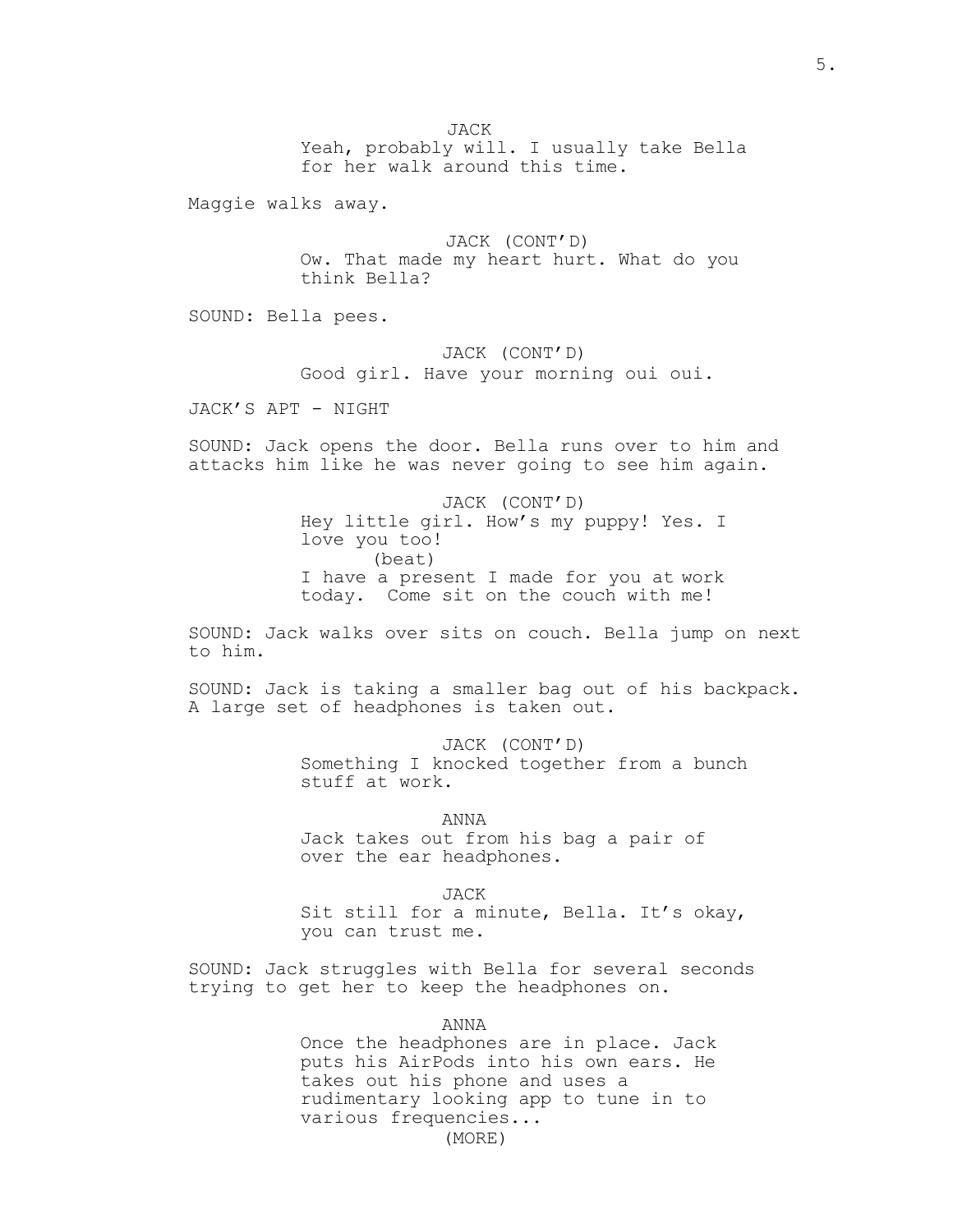ANNA (CONT'D) radio frequencies, cellular data frequencies, and others more mysterious. And then, the amazing, appears to happen.

SOUND: Frequencies and sound

JACK

(like talking to a person) Bella. Bella...

ANNA

Jack looked deep into Bella's eyes. His head cocked in that inquisitive way. Bella's tongue sticks out just outside her adorable doggie lips... they don't move. But Jack hears.

BELLA

I love you Jack.

JACK` (surprised, but not shocked) Whahhh... (beat)

JACK

And I love you, Bella.

BELLA

You're my pack, you're my family.

JACK

You're my family too, Bella. We are a pack. (beat)

I may be going crazy, but I think we are actually having a conversation.

BELLA

Are you okay?

## JACK

I'm just...

## BELLA

Yeah, me too.

### JACK

This is incredible, way beyond my expectations. This should actually be... impossible.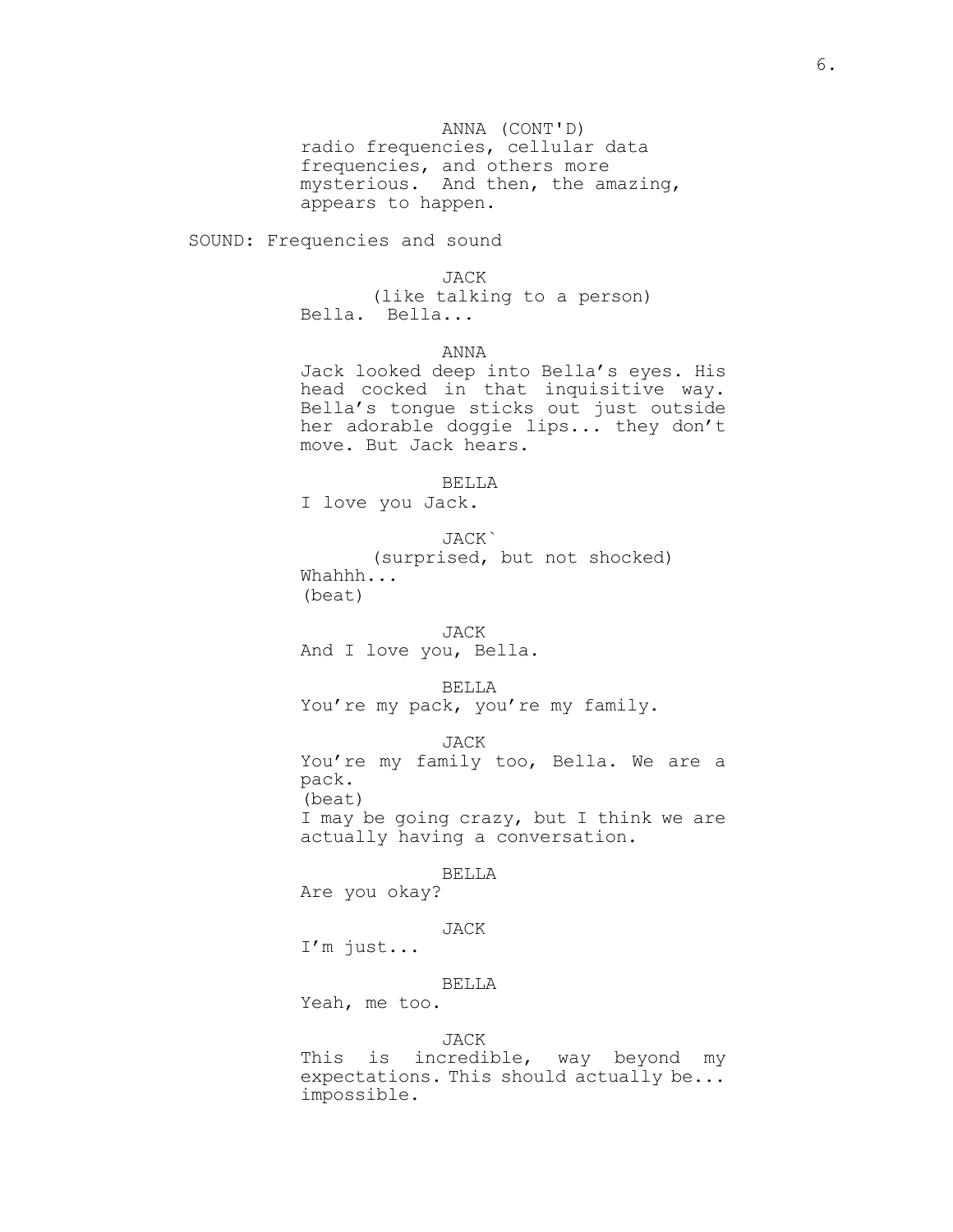## BELLA

Pretty weird for me too.

JACK I don't know what to ask you first. (beat) Are you happy!? You seem happy most of the time.

## BELLA

Well, yeah. Of course, just like every dog, I have good times and I have bad times. What about you?

JACK

I can't complain. Well sometimes I do. I confide in you, when I'm most overwhelmed by life.

## BELLA

I can tell. I give you lots of love. Especially when I can see your having nightmares.

BELLA (CONT'D)

You're a good owner, Jack.

### JACK

You're my dog. I don't understand how can anyone mistreat their animals.

### BELLA

What does "mistreat" mean?

JACK

Huh, you don't know that?

BELLA

Do you mean be mean to their dogs?

JACK

Yeah. Forget to take care of them, or worse... hit them!?

#### BELLA

What?? I've never seen anything like that on TV. I've seen people yell at their dogs when we have our walks. But they actually hit them?

#### JACK

Usually not, I don't think. But yeah there are some dogs that get abused.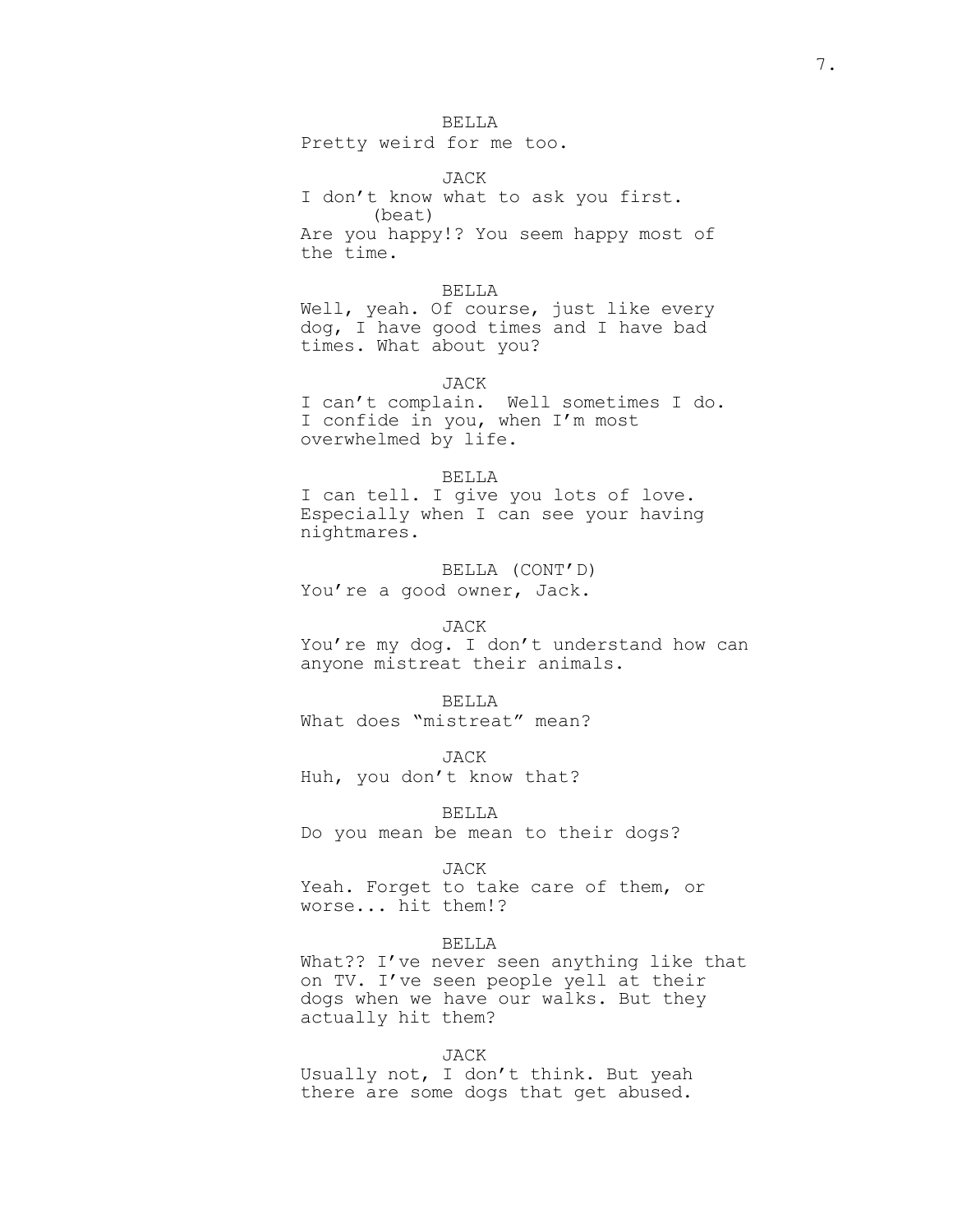BELLA That's really messed up, Jack.

JACK You've seen dog's fight with each other.?

BELLA I mean, yeah. I even had to fight to protect you. (beat) But usually we're just playing.

BELLA (CONT'D) Jack, do you know what happens when dog's get really, really old and go away?

JACK

What do you mean?

BELLA

I've heard they go away to a nice farm somewhere - Where we could run and play! But I don't believe that.

JACK What do you think happens?

BELLA

It's just, it would make me really sad to not be with you... it would freak me out.

JACK

No. I would never send you away. We have a long time to be together. You're only five years old

BELLA

That makes me happy.

JACK

Hey, what's it about fetch that you guys like so much?

BELLA

It's very satisfying, When we play, I get to please you. Reward you for a good job.

### JACK

Reward me?

## BELLA

Yeah. I bring the ball back to you, so that you get to throw it again.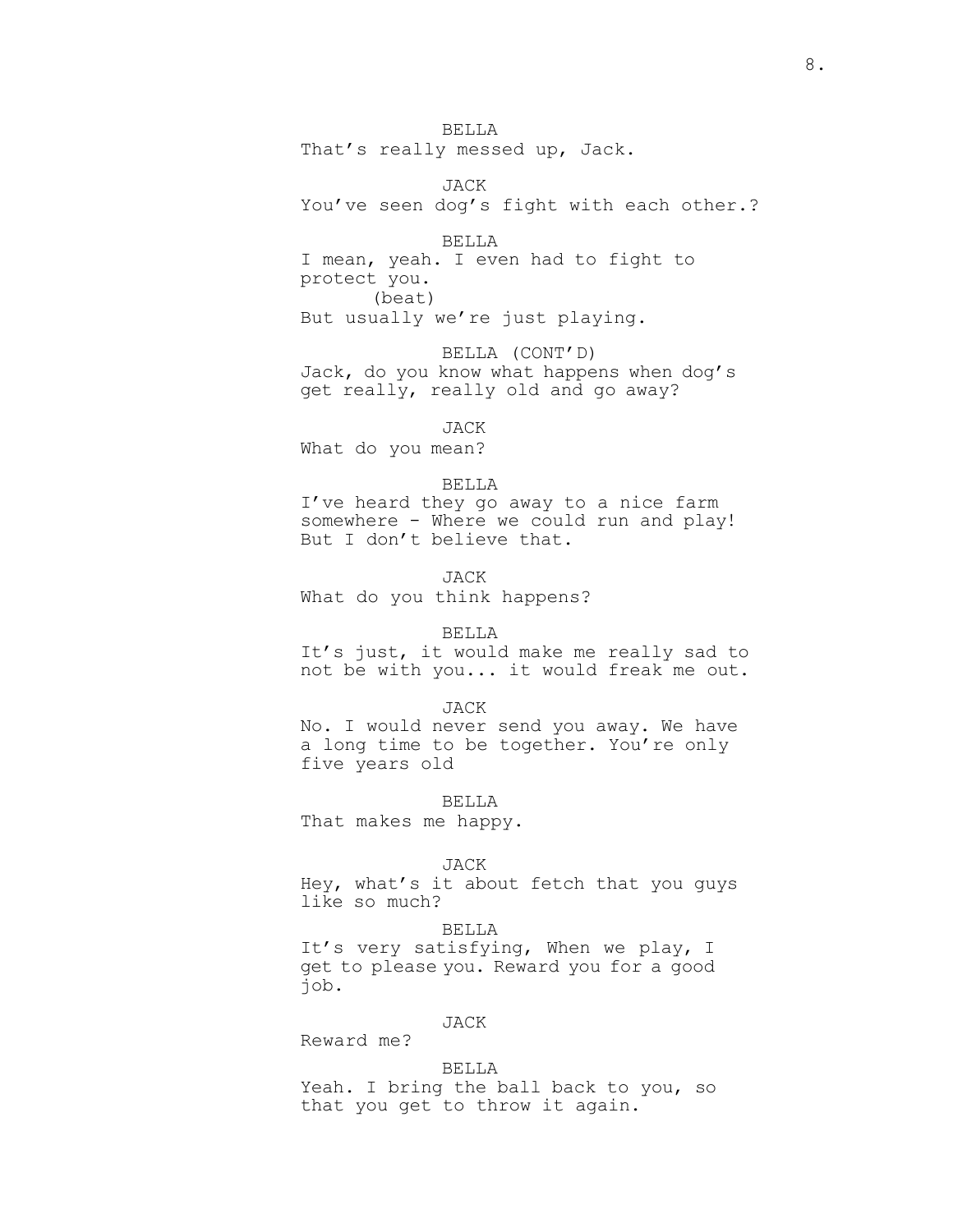JACK

But you bring it back to whoever throws it for you.

BELLA Yeah. I'm rewarding them too.

PAUSE

BELLA (CONT'D) But it's not the same as playing fetch with you.

## JACK

I guess that makes sense. I'm a dog person, more than I am a people person. But you're different. I can't imagine there being a better dog than you in the world. When people say they think their dog is the best, I know they're wrong.

### BELLA

Same. Me about you.

### JACK

Ahh, Bella. This may be one of the biggest understatements ever, buy I wish I could stay and talk all day! But, I need to go to work.

## BELLA

Are you ever coming back?

JACK

Of course, Bella. We'll talk more when I get back home.

#### BELLA

Okay, good.

### ANNA

Jack gathers his things. He is about to exit his apartment when...

### JACK

Wait!? What are you going to do while I'm gone?

#### BELLA

Same thing I do every day you're away: Look out the patio windows to make sure no one tries to get into our territory. (MORE)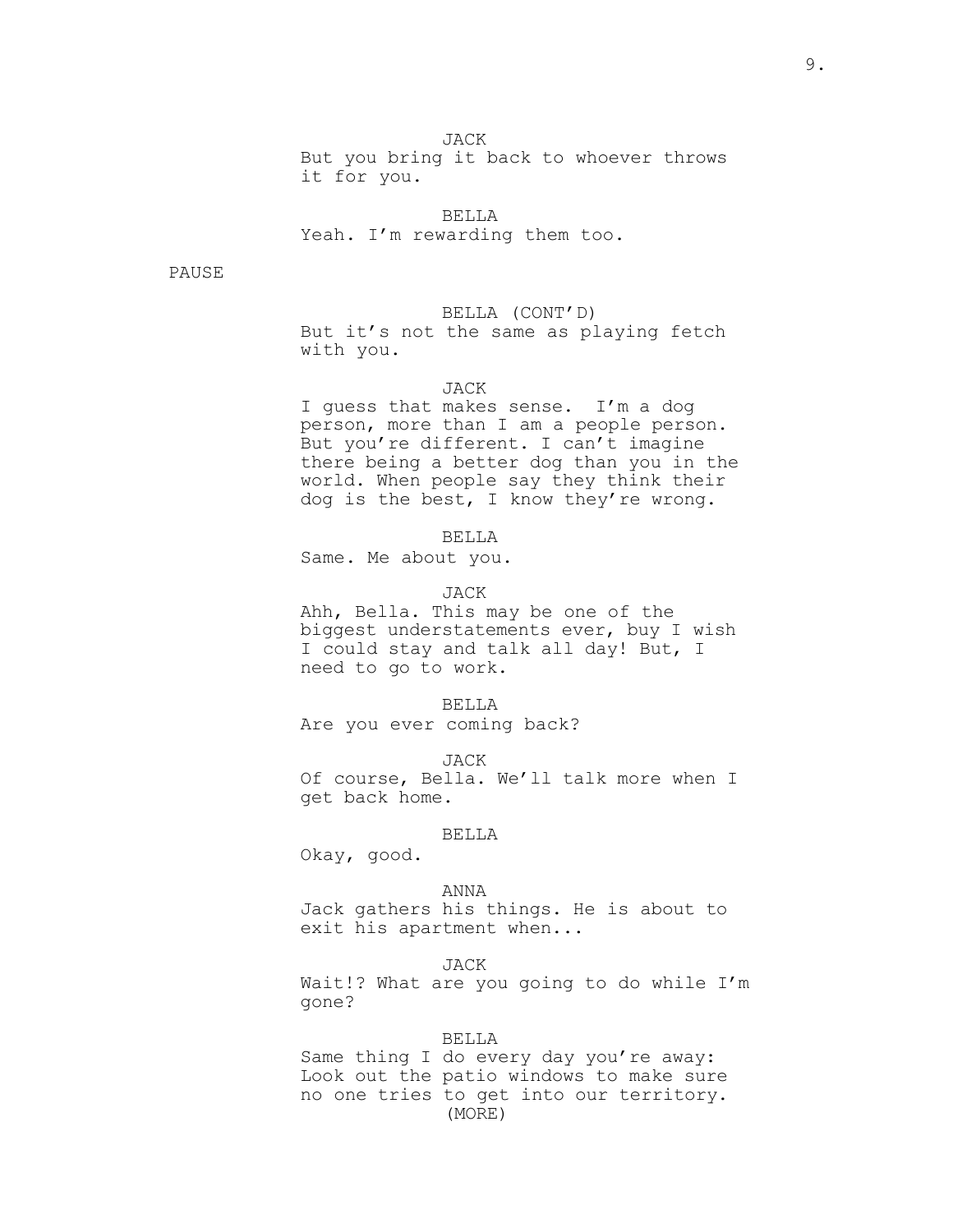## BELLA (CONT'D)

Lay around in different favorite parts of the house. Then nap. Wake up. Walk around bark at some dogs outside. As long as everything seems safe I may take another nap.

#### JACK

Is that boring for you?

### BELLA

It's okay. But when we do all the fun stuff on the weekends it makes all that hard work worth it.

JACK We'll do something special this weekend. Whatever you want.

SOUND: Bella make a happy dog sound.

SOUND: The front door shuts. Bella's paws tap around on the hard wood floor. She goes over to her food bowl. Eating crunchy dog food. Then lapping up some water.

LATER

Jack reenters the apartment. Bella meets him at the door, Jumping on the door. He puts Bella's headphones over her head.

> JACK (CONT'D) There you go girl.

> > BELLA

Hey. You came back. I was worried.

JACK We got to go Bella. Umm... Do you still need a leash?

### BELLA

Of course I do! If someone comes over to us who's smell I don't recognize, I won't know if I'm supposed to attack or sniff. (beat) Wait, you smell that?

JACK

Of course not. I have like 26 million less olfactory receptors than you.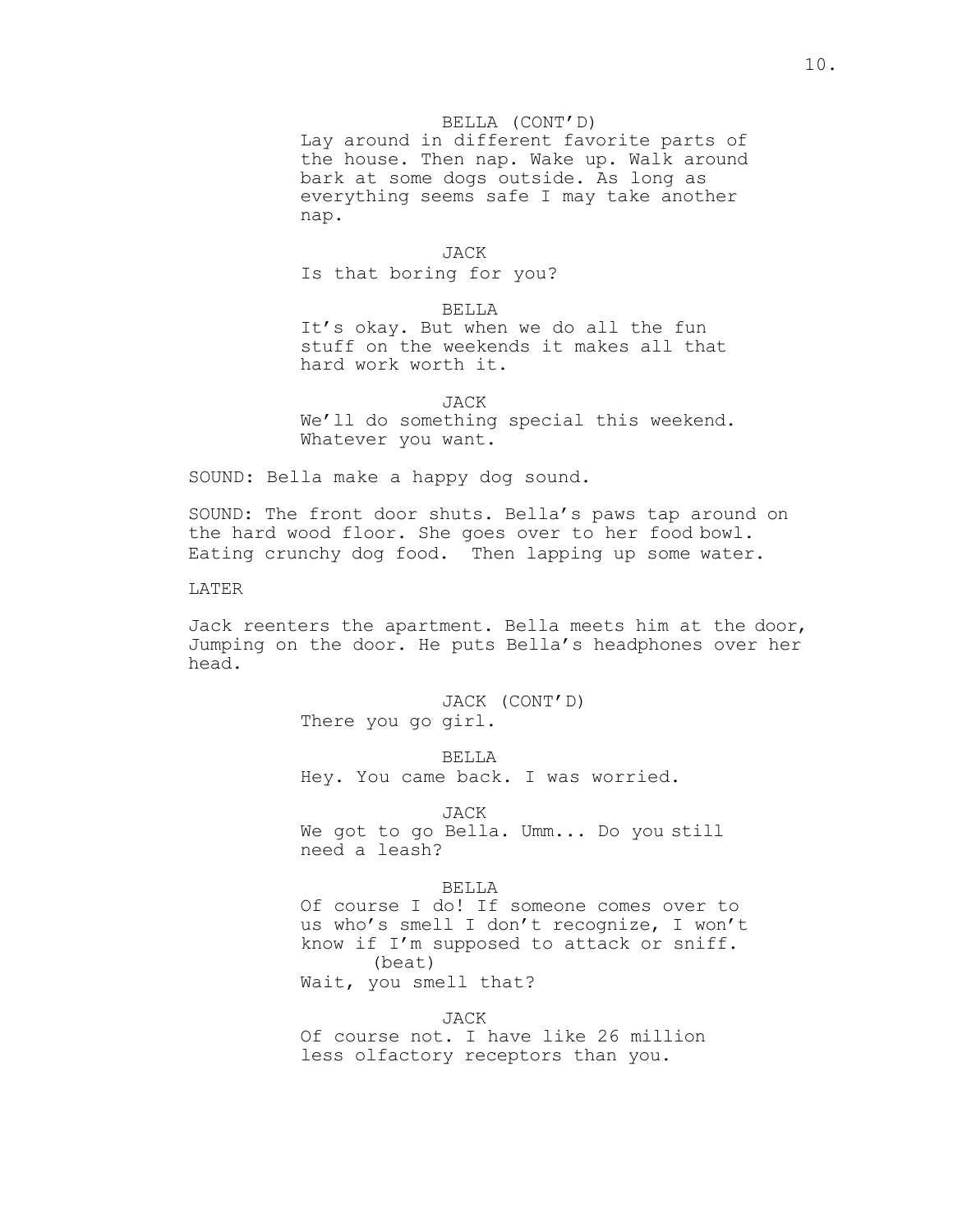BELLA

Maggie is outside walking Bixby. Let's accidentally run into them. Snap the leash on me and let's get you a lady.

CUT TO:

OUTSIDE THE APARTMENT IN THE DAY

JACK

Hi. Maggie and Bixby, right?

MAGGIE

Oh yeah, Hi! Hey Bella. Such a pretty girl.

JACK And... there they go. The sniffing thing.

MAGGIE I'm sorry, can you remind me of your name?

## JACK

Jack.

## MAGGIE

Yes. Nice to see you again, Jack. (to her dog) Okay, Bixby. Time to go potty, mommy's got to go to work.

JACK Hey look at that. He listens to you.

MAGGIE Yeah. He knows he gets a treat if he listens to mommy. (beat to notice) And there's Bixby making his contribution to the land.

SOUND: Bixby does his business on the grass.

## MAGGIE (CONT'D)

Awww dang it! I'm out of bags. You don't suppose I can bum one from you?

## JACK

Sure, but I want it back next time I see you.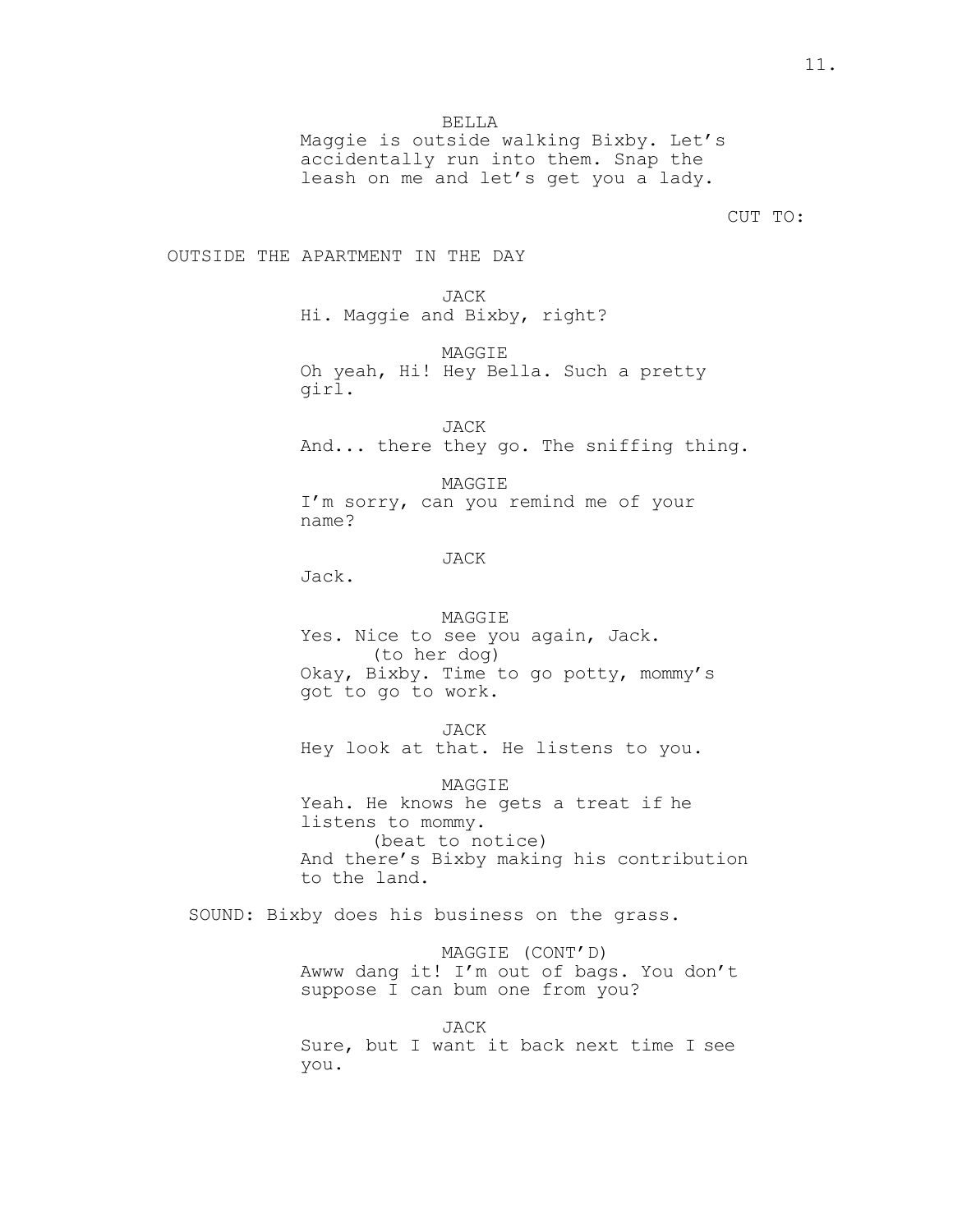MAGGIE From this day forward I vow to have an extra poop bag with me at all times. Good boy Bixby.

JACK

Why the name Bixby?

## MAGGIE

(laughs) My niece named him after her favorite YouTuber. But I grew to like it. He's such a "Bixby"

JACK What would you have named him?

MAGGIE What do you think? He's a Cairn Terrier and I love movies.

JACK Toto, huh. I've seen "Wizard of Oz" so many times I can recite it. (Jack Hayley voice) The Tinsman who made me forgot to give me a heart.

MAGGIE (Dorothy or Scarecrow) "No heart??"

They share knowing giggle.

MAGGIE (CONT'D) Why did you name her Bella?

JACK

Came with the dog. (beat) She's a rescue, and I didn't want to change her name.

MAGGIE

Oh. You're one of those good people in the world, huh?

JACK

Depends on who you ask, but I try.

JACK (CONT'D) Maybe we can take them for a walk together sometime...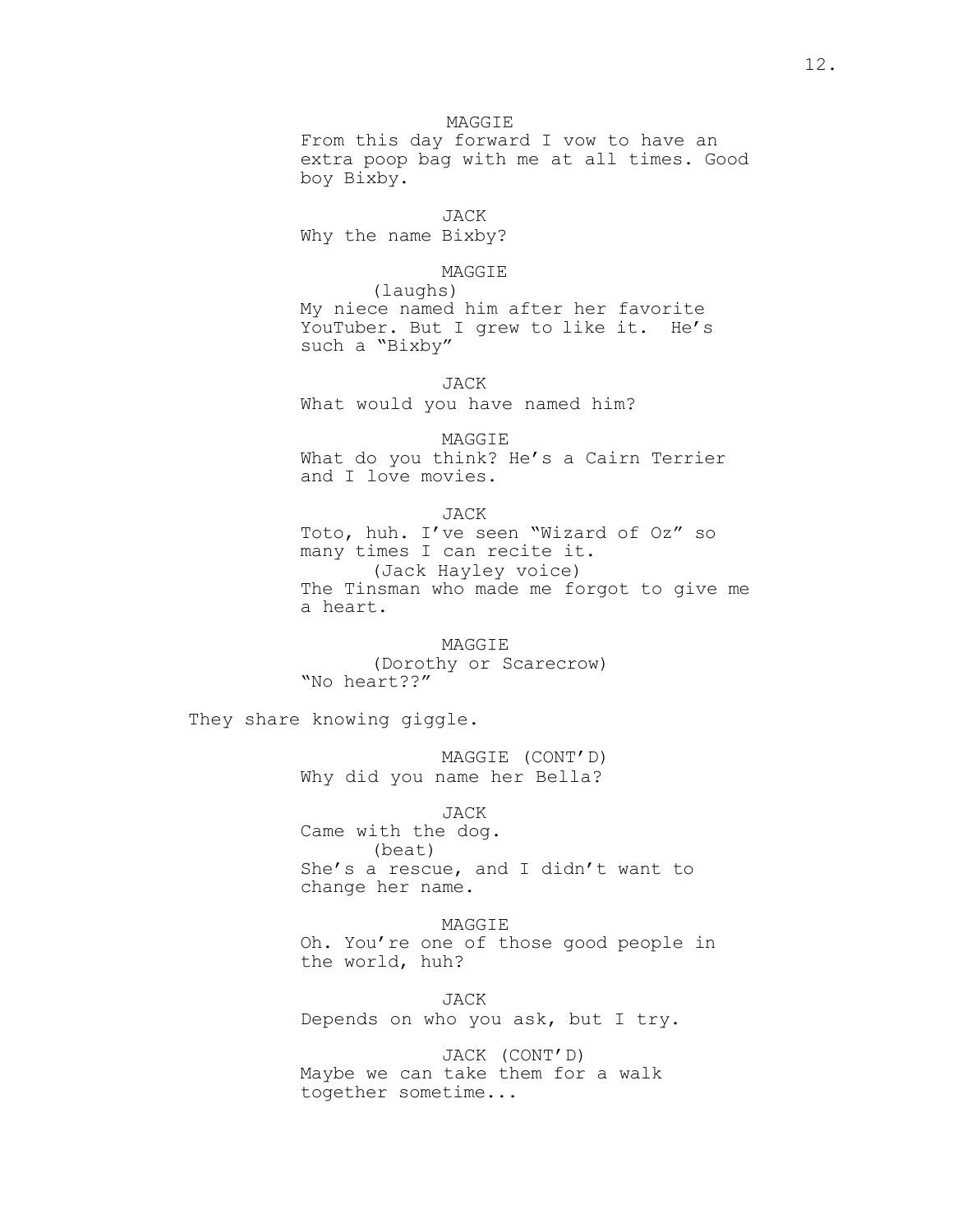PAUSE

MAGGIE We walk along the bluff's in the Palisades Saturday morning at 9am.

JACK That works perfect for us. Right, Bells? Bella barks affirmatively.

> MAGGIE Wow. She responds on cue. She's smart, huh?

> > JACK

...you have no idea.

MAGGIE

Okay, time for me to get back and get ready for work. Type in my number on your phone 310- 728

SOUND: Jack fumbles, suddenly flustered.

JACK Was that 7... 28?

SOUND: Maggie, taking the phone, types in the digits.

MAGGIE Give me your phone. I'll type it in. See you on Saturday.

SOUND: Maggie walks away.

JACK We look forward to it. By Bixby!

INT. JACK'S APT

JACK (CONT'D) Here that Bells? We got a double date. Oh, let me get your headphones.

SOUND: Putting on Bella's headphones.

JACK (CONT'D) Hmmm... looks kind of silly. A dog wearing headphones.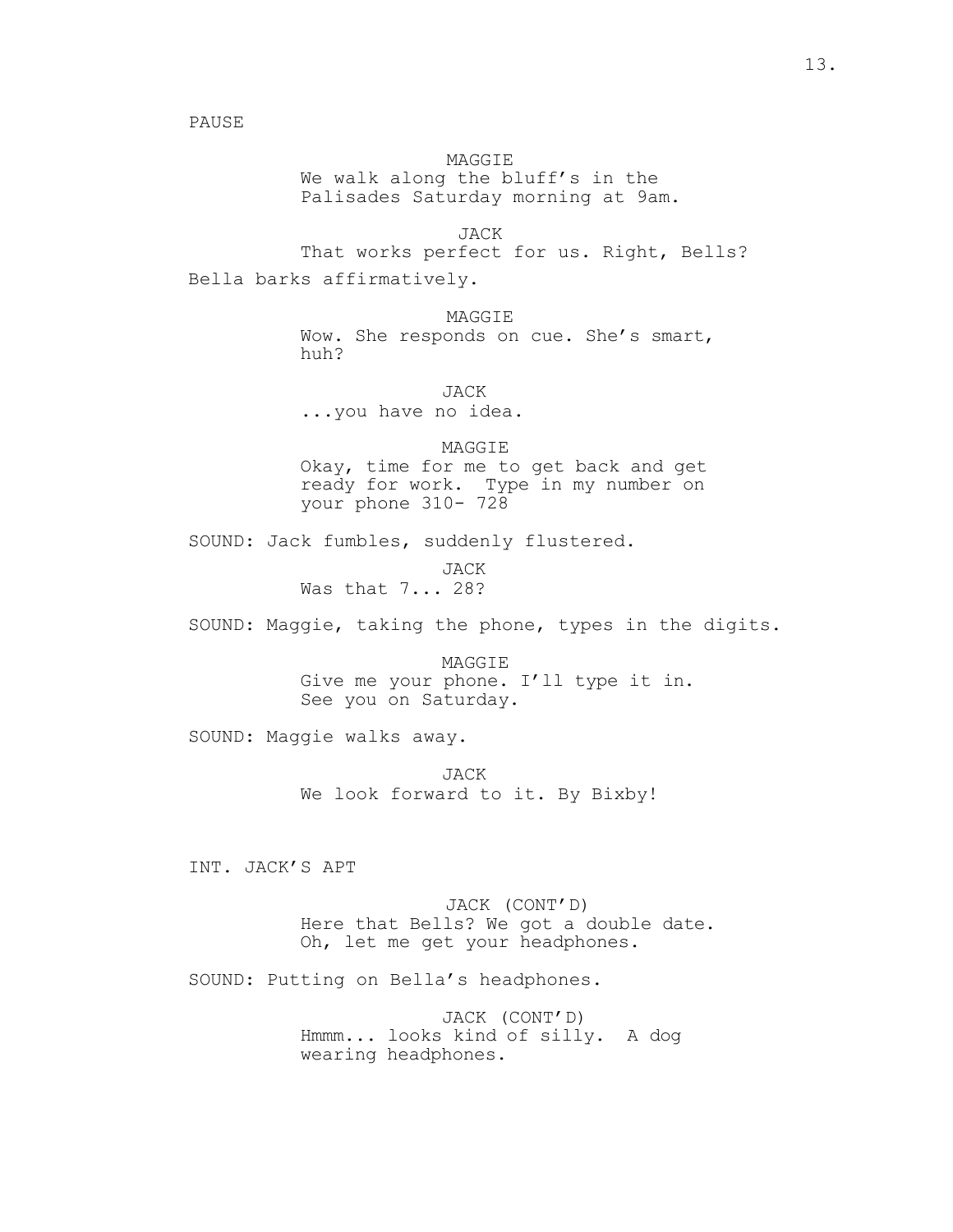BELLA

Oh, yeah? It looks pretty silly when an animal is wearing clothes.

## JACK

(laughs) I guess it does. (thinking) I think I can do something about making you an AirPod device that can safely stay in your ears. This way you can understand me when I'm talking to Maggie.

BELLA

That would be nice. These things are not made for floppy ears!

EXT. BLUFFS

## ANNA

Jack and bella walk toward the bluffs for their walking date with Maggie and Bixby.

JACK

So what is the whole appeal about the sniffing butt thing.

### BELLA

I was waiting till you got around to asking me about that.

## JACK

Humans barely shake hands anymore without disinfectant wipes involved, but canines...

### BELLA

Jack, can't you find this in one of your phone buttons?

## JACK

Of course, I know it's a biological thing, but what goes through your mind?

## BELLA

Hmmm...

(beat) All sorts of interesting things happen to the senses. Mostly it's just a quick way to get to know some dog. Like saying, "sup".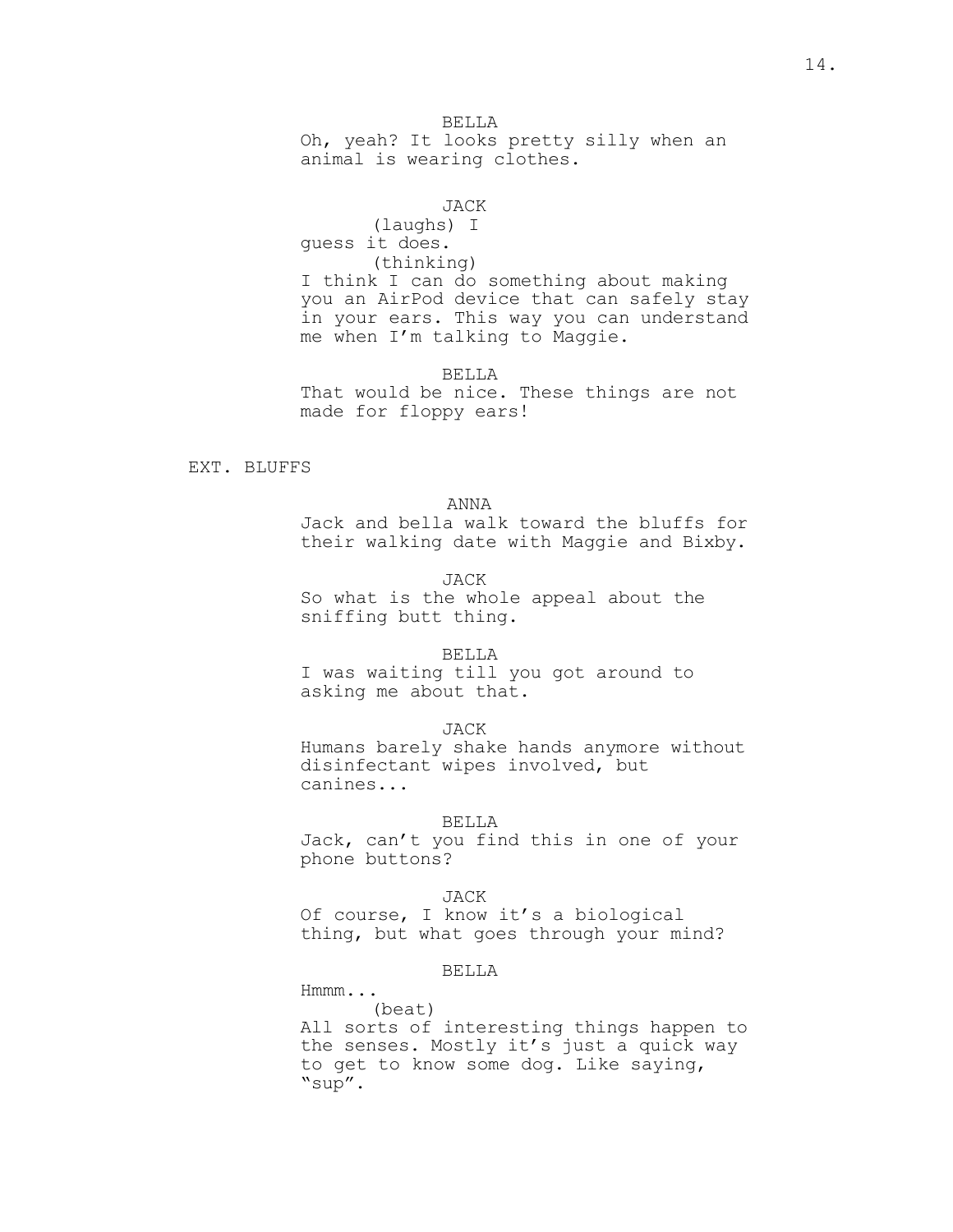JACK Look at that, Bells. They showed and are waiting for us.

BELLA You mean she showed. Bixby didn't actually have a choice.

JACK

Good point.

SOUND: Jack and Maggie walking over to Maggie and Bixby.

MAGGIE Hey Jack. You made it.

JACK

Of course.

MAGGIE I brought an extra water just in case you did.

JACK

That was very considerate of you. But where's my poop bag?

MAGGIE I also brought extra treats for Bella.

SOUND: Bella barks.

JACK That's Bella saying thank you.

MAGGIE You're welcome, Beautiful Bella.

SOUND: Maggie scratches Bella. Bixby wants attention too and jumps on Maggie like a lunatic.

> MAGGIE (CONT'D) Easy Bixby! Calm down boy. Mommy loves you the most. (back to Jack) We should probably get walking. Bixby has a lot of puppy energy to burn off.

> > JACK

Lead the way Bixby.

Two sets of feet and two sets of paws walk along while they talk.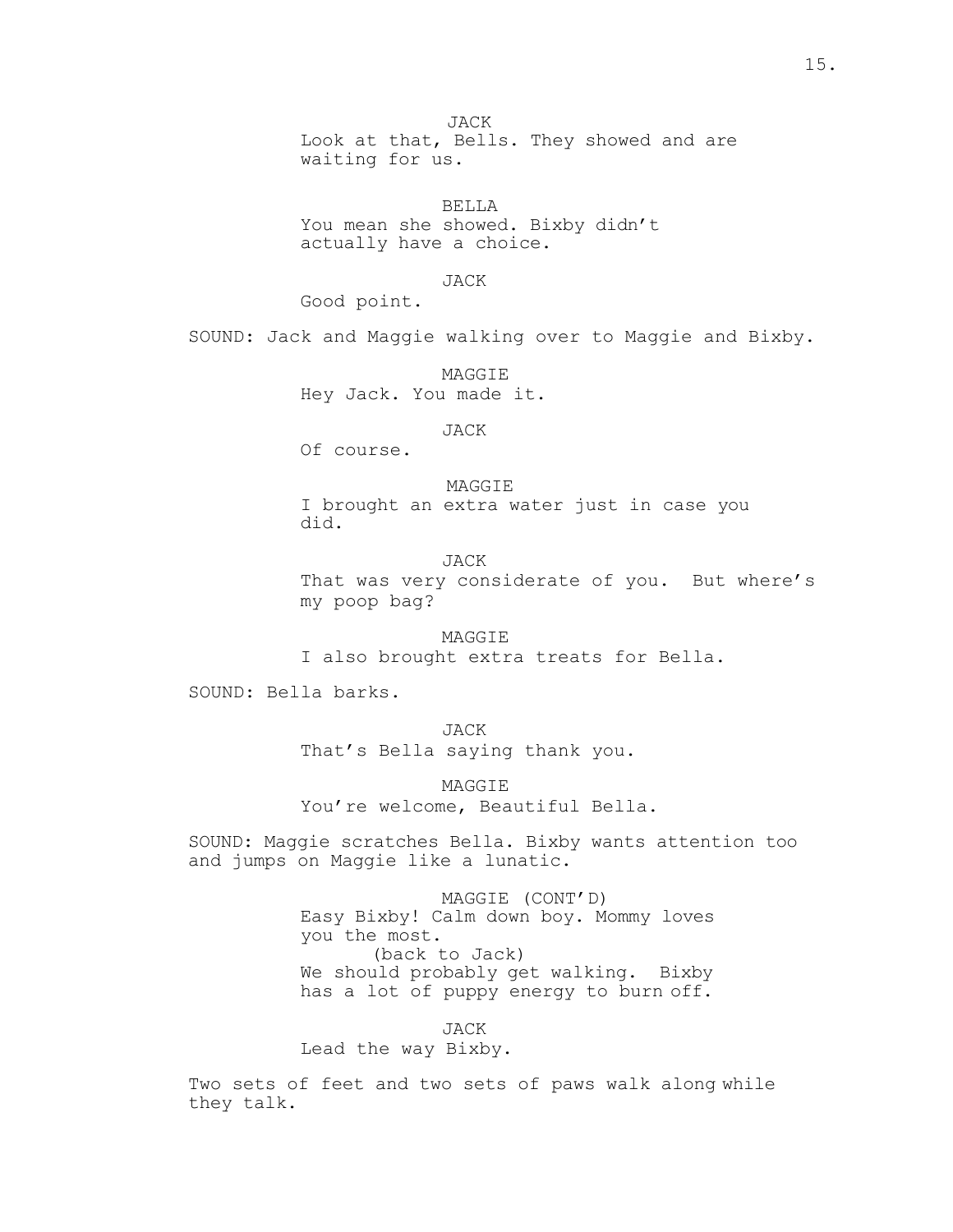SOUND: Music transitions to show the passage of time.

JACK (CONT'D) So, what's your story, Maggie?

## **MAGGTE**

You mean historically? I did just do one of those DNA tests. I'm pretty much a Mutt.

## JACK

Same as Bella.

## MAGGIE

We're Mutt sisters, Bella.

### JACK

How about your life a little more in this century?

#### MAGGIE

I'm a wanna-be singer, currently waiting tables at the Lazy Daisy in Brentwood.

### JACK

I know that place. Haven't been there in years.

### MAGGIE

I'm leaving, though. Just had a bad breakup with my manager.

## JACK

(hiding his pleasure) Uh... workplace relationships are tough.

## MAGGIE

He's a great guy. He's just looking for something I can't give him. (changing tone) I don't want to talk about all my nonsense. Tell me about you.

### JACK

I recently moved out from New York, where I was teaching at NYU. I'm a neuroscientist.

### MAGGIE

Wow. (beat) What's a neuroscientist?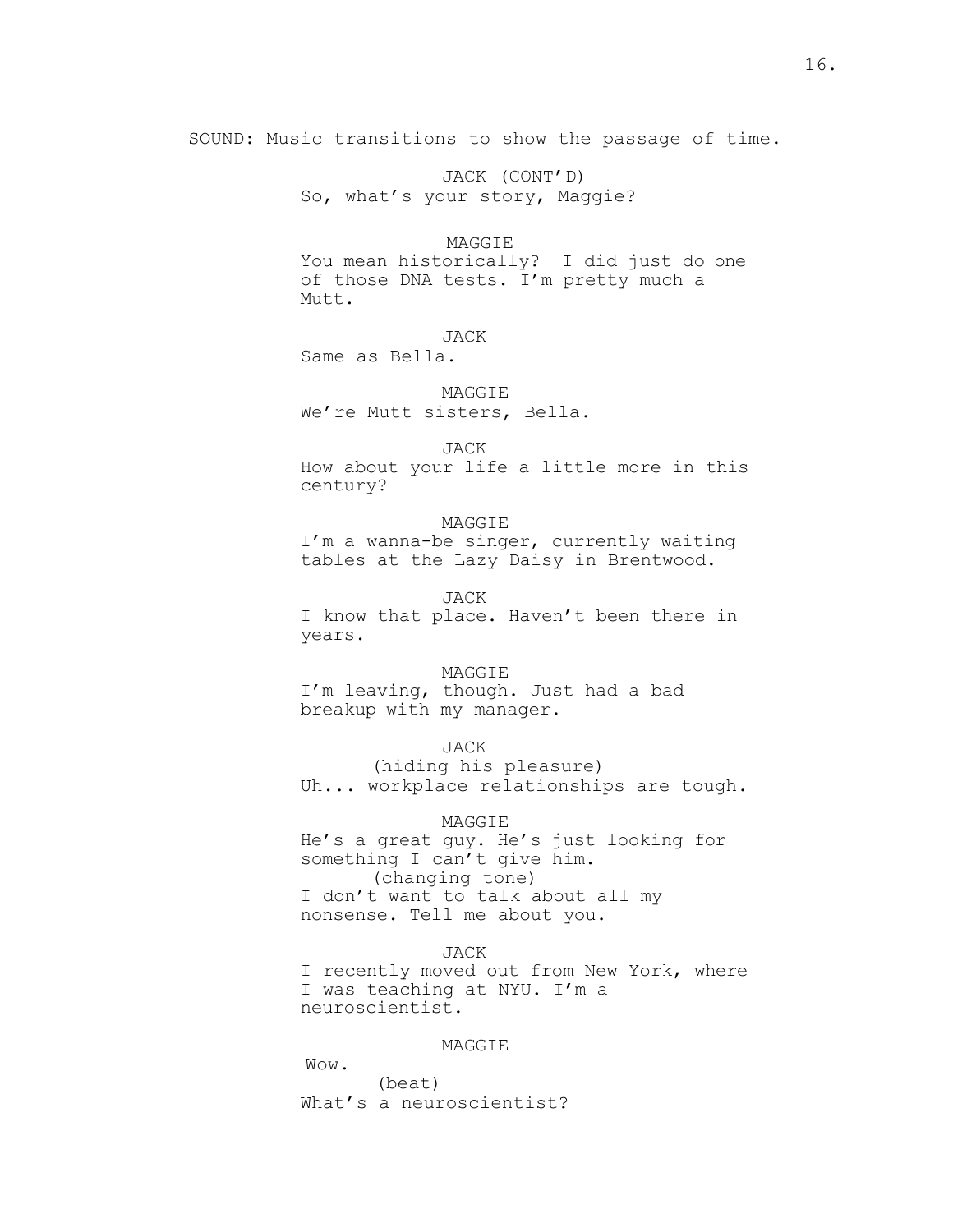## JACK

(laughs) I study the brain and behavior.

MAGGIE Some light reading... I can't imagine.

JACK And I can't imagine being able to sing.

## MAGGIE

So why Los Angeles?

JACK I had a chance to teach at UCLA and needed a change. (beat) I was in a relationship with a grad school student... it got a little too public.

MAGGIE Oooohhh. That's no good.

JACK Hard to grade a mediocre student when you're dating them.

## MAGGIE

I bet you gave her an "A".

## JACK

A minus.

## MAGGIE

Good move, prof. How did she take it?

#### JACK

She switched majors and found a new professor to go with it.

SOUND: Maggie laughs. They walk for several more yards, and then...

### MAGGIE

Well, looks like Bixby and I got to get going. (laughs) It was really nice walking with you guys. I have a yoga class to get to.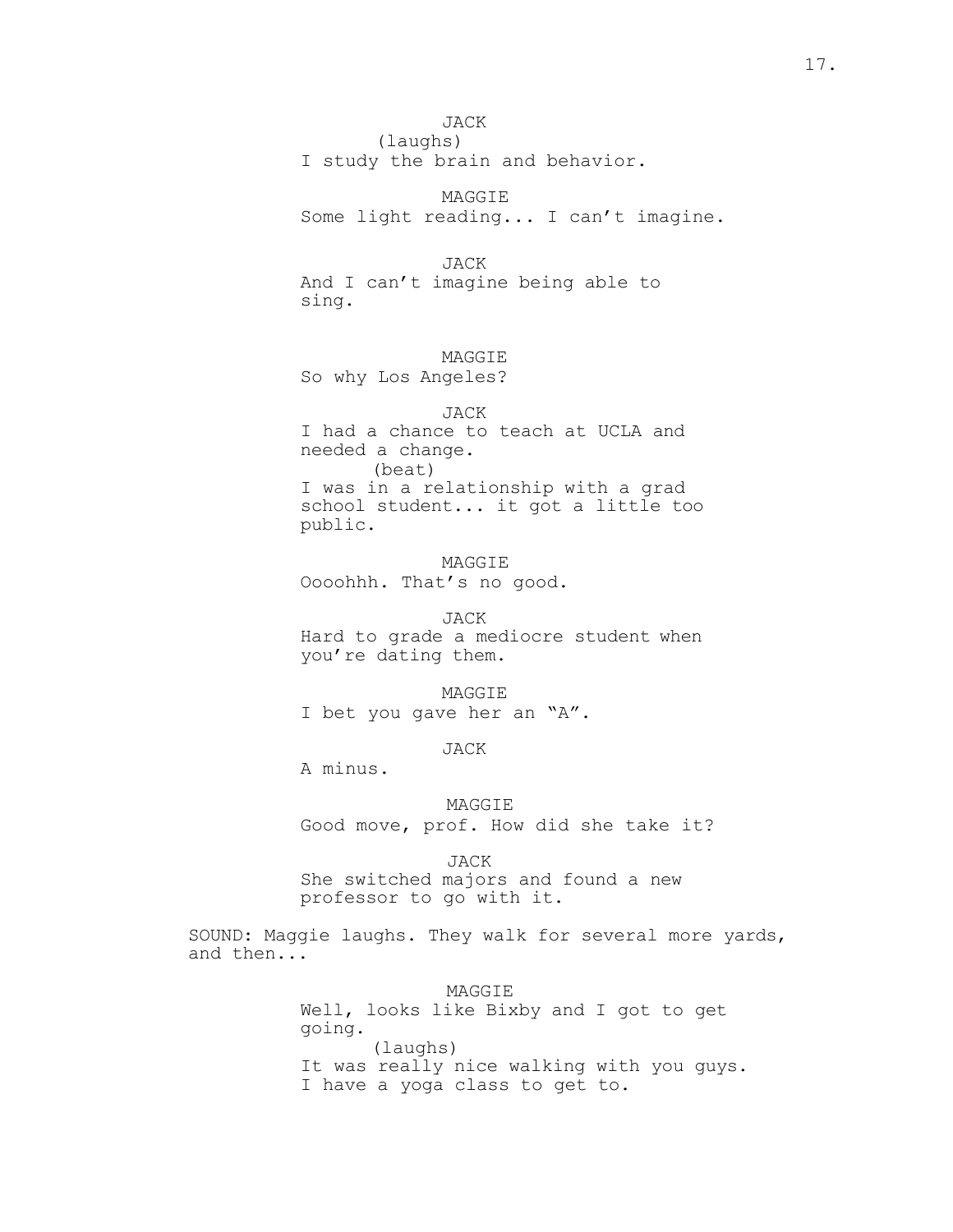JACK

Oh um...

MAGGIE Same time, same place tomorrow?

JACK

Uh yeah, Bella and I will definitely be here.

SOUND: Hugs good-by.

INT. JACK'S APT - NIGHT

SOUND: Jack is cooking and "Singing a Song"

JACK So, what do you think about Bixby?

BELLA

He's okay for a puppy. Always wants to play. It can be annoying, but he's a good boy.

BELLA (CONT'D) So, what are we having for dinner?

JACK I'm having salmon... I guess you'll...

BELLA

I like salmon.

JACK

I bet you do.

BELLA

But I don't like dog food too much.

JACK

Then why do you eat it in one minute without taking a breath.

## BELLA

I like food. I can't control myself enough to savor it. The snacks are decent, especially the chewy ones. Why don't you just give more of those.

### JACK

Your meals are meant to be good for you. Too many of those treats always gives you diarrhea.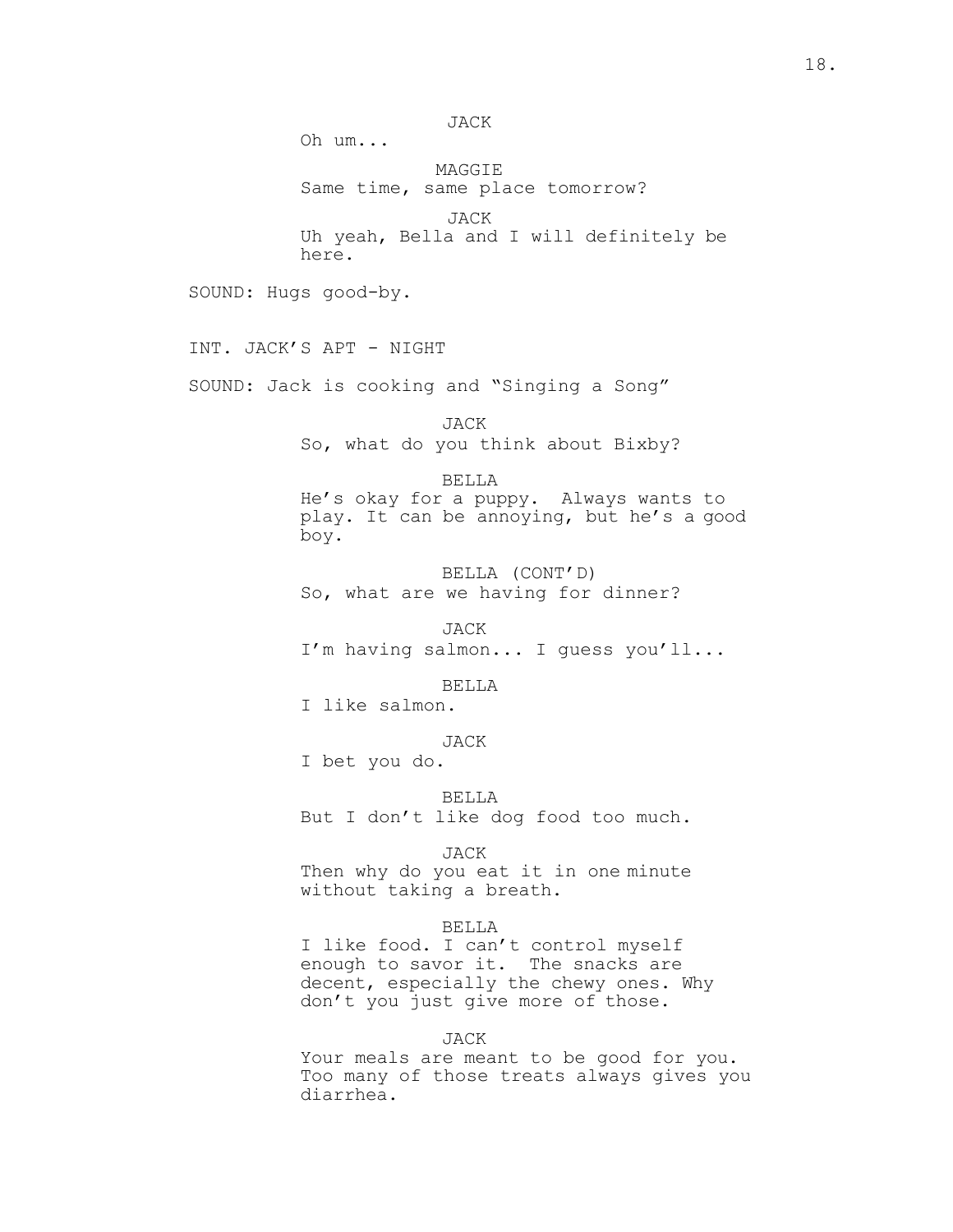Ahhh, is that why you sometimes look around to see if anyone is watching, and we sneak away so you don't have to pick it up.

JACK What I'm saying is that I have to make sure you have a healthy diet.

BELLA Is salmon healthy?

JACK

Uh... yeah.

BELLA

What about hamburger or chicken?

JACK

Well it's complicated, but yeah...

BELLA

 $S_0 \ldots$ 

SOUND: Jack SIGHS. Picks up the dog bowl and pours the food into the trash. - Pulls out more food from the refrigerator and adds it to the tinfoil.

JACK

Salmon for two, then. Do you want me to put it into your dog bowl, or will you be sitting at the table?

BELLA

Unless you can invent me a pair of paws with thumbs, I'm good with the bowl.

SOUND: Text alert. Jack picks up the phone.

JACK It's from Maggie, she wants to know if I can talk.

BELLA

Ohh yeahh you can!

SOUND: Jack picks up the cell phone and hits call. Cell Phone ring from the other side.

JACK

Tin man here.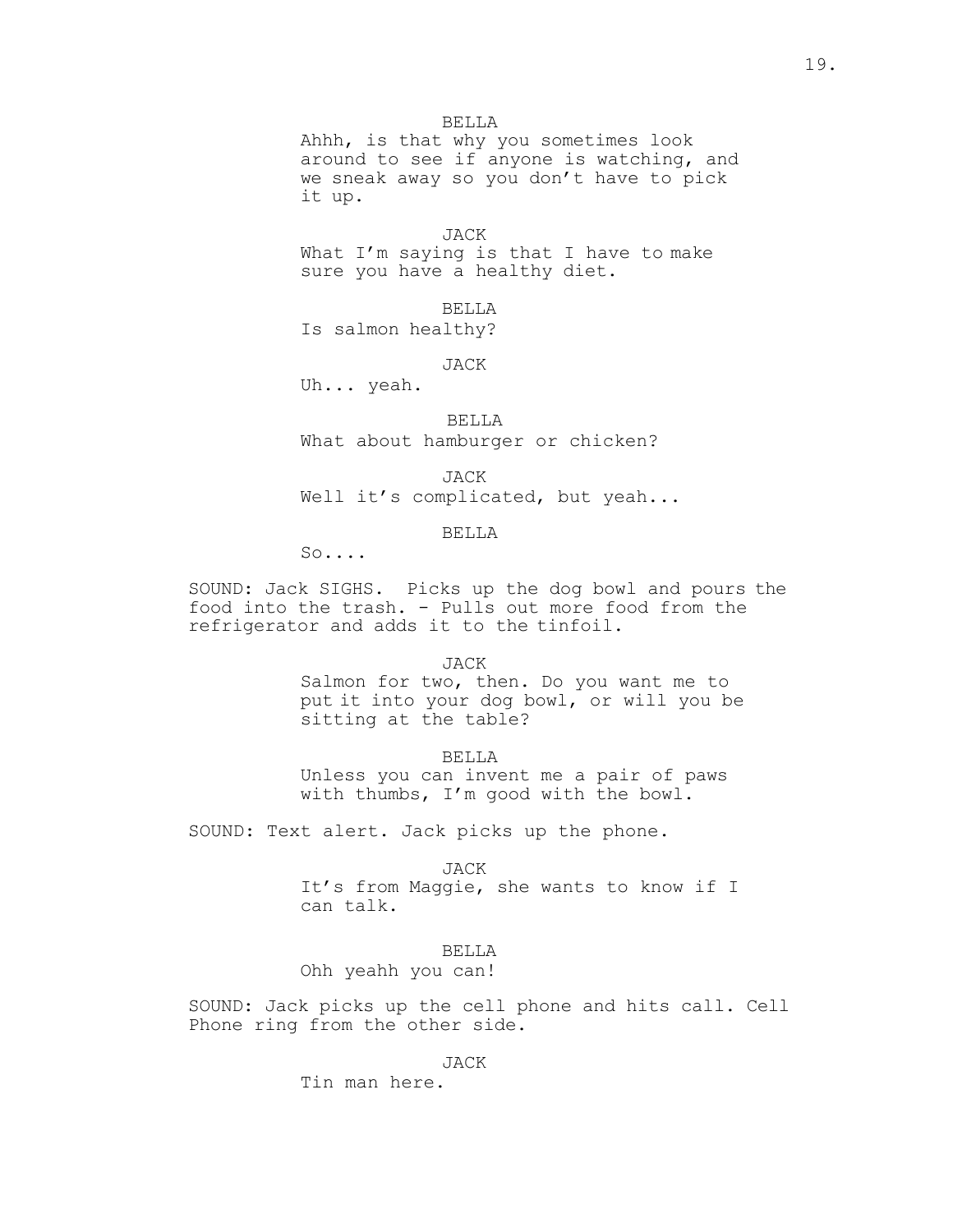## MAGGIE

(slightly nervous) Hi Jack... How are you?

JACK Good. Everything okay?

BELLA Um... I'm a... not going to be able to meet you at the bluffs tomorrow.

JACK

(slightly nervous) Okay... that's fine. I have a pretty flexible schedule if you want to make it another time.

## MAGGIE

(beat) I really enjoy walking with you... but... I'm getting back together with my boyfriend and... well, I probably can't...

JACK

I get it. If I had a girlfriend like you I doubt I'd be comfortable with you walking alone with another guy.

MAGGIE

But we will see each other around during Bixby and Bella's walks. Right?

JACK

Yeah... definitely. (beat) Okay well, I have to finish dinner for me and Bells.

#### MAGGIE

Tell her "hi".

JACK

I definitely will.

SOUNDS: Jack ends the call and puts his phone down.

BELLA Awww... Jack. I'm really sorry.

JACK

Maggie said "hi"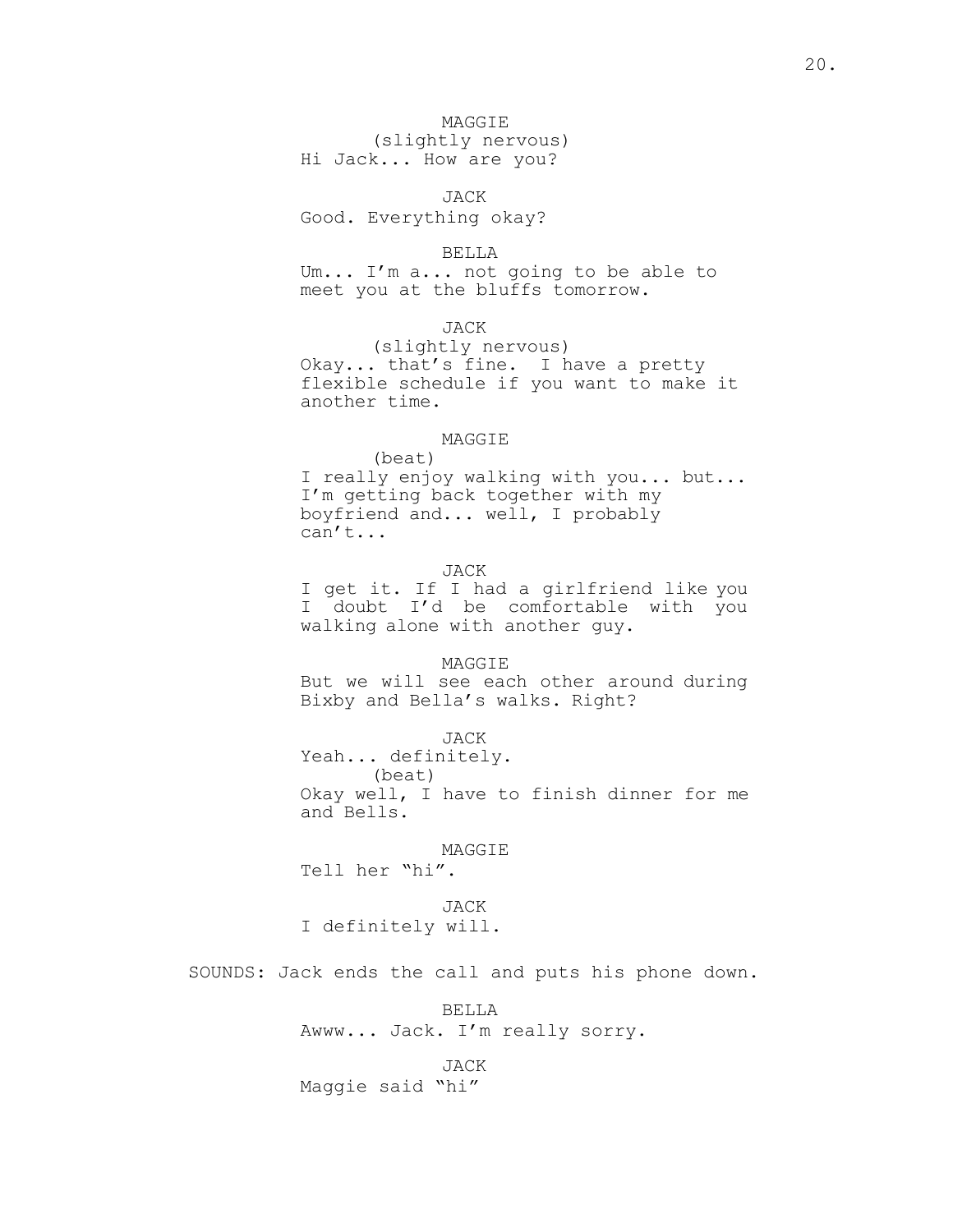BELLA I know what she said... "dog ears," remember. (beat) She doesn't know what she's missing. SOUND: Jack falls backwards onto the couch. He's tries to cry. Doesn't work. JACK The most amazing woman I ever met gets away, and I can't even cry. It's a proven fact. I'm a machine with no heart. SOUND: Bella jumps on the couch and licks Jack's face. MAGGIE What are you talking about, Jack!? You have a great big heart. That's the best part about you. JACK You've lived with me for 4 years. Have you ever seen me cry? BELLA I've seen you sad. (beat) And I've seen you happy! (growls playfully) I've heard you yell in frustration. (beat) I hear you being a loving son to your parents. Jack becomes choked up. BELLA (CONT'D) Jack, how sensitive you are is the thing I love most about you. JACK You're my dog. You have to say things like that about me.

> BELLA You know better than that, Jack.

> > JACK

I do?

### BELLA

You do.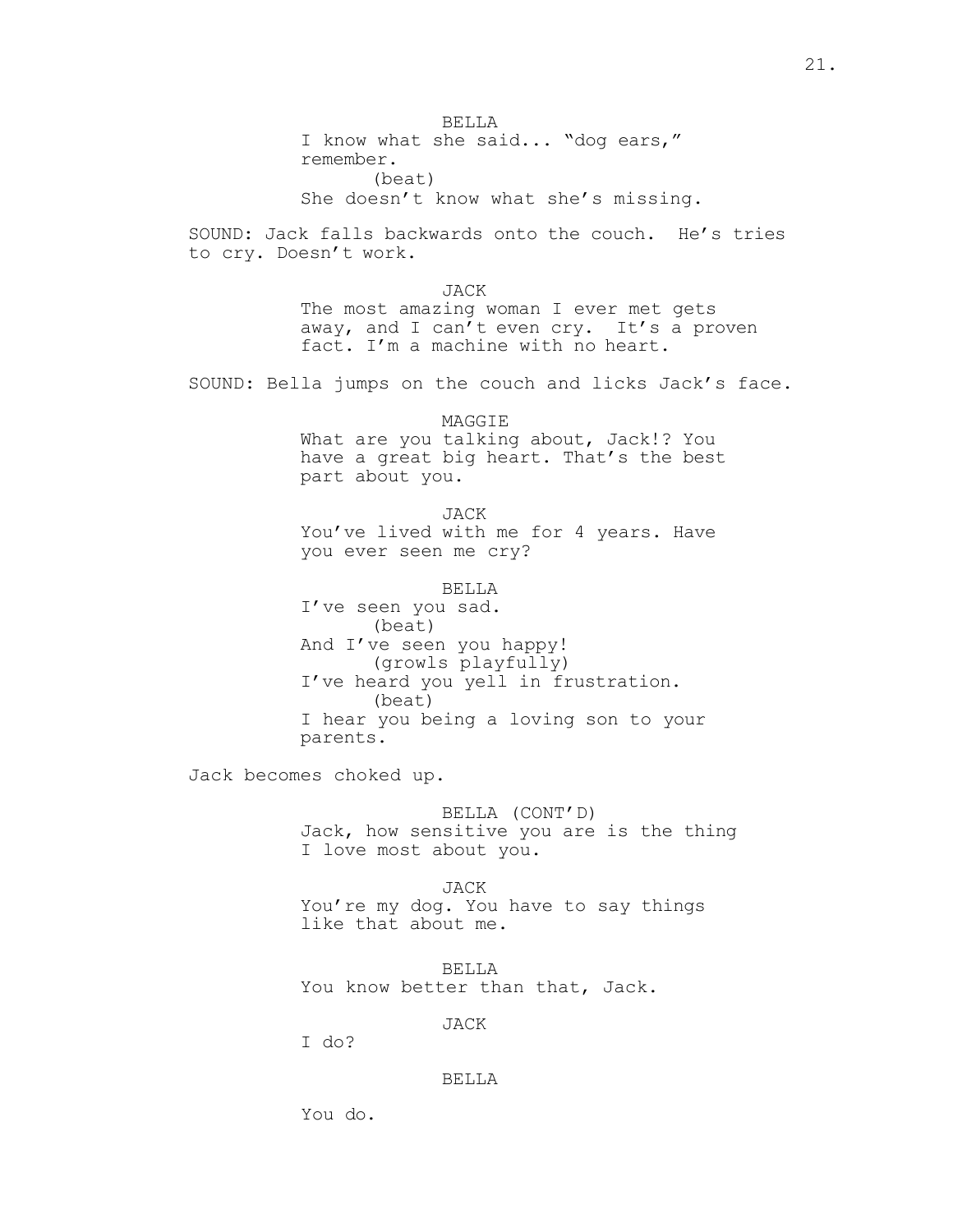Maybe I do... See you're the only one who really understands me, Bella.

BELLA I think we probably have the best human and dog relationship of all time.

PAUSE

BELLA (CONT'D) But Jack, there is something I need to tell you.

PAUSE

## JACK

What? (beat) What? That you are getting back together with your old owner?

## BELLA

No. Of course not. I will never leave you. (careful) But Jack, the DogPods... don't really... work.

## JACK

...what?

### BELLA

You're a neuroscientist, Jack. You have to know that we aren't actually reading each other's thoughts...

JACK

I do..? Then how are we doing this?

### BELLA

We are reading each other's feelings. We're very sensitive to each other. That's why we are a great pack... and I love you so much.

JACK

And I love you so much, Bella.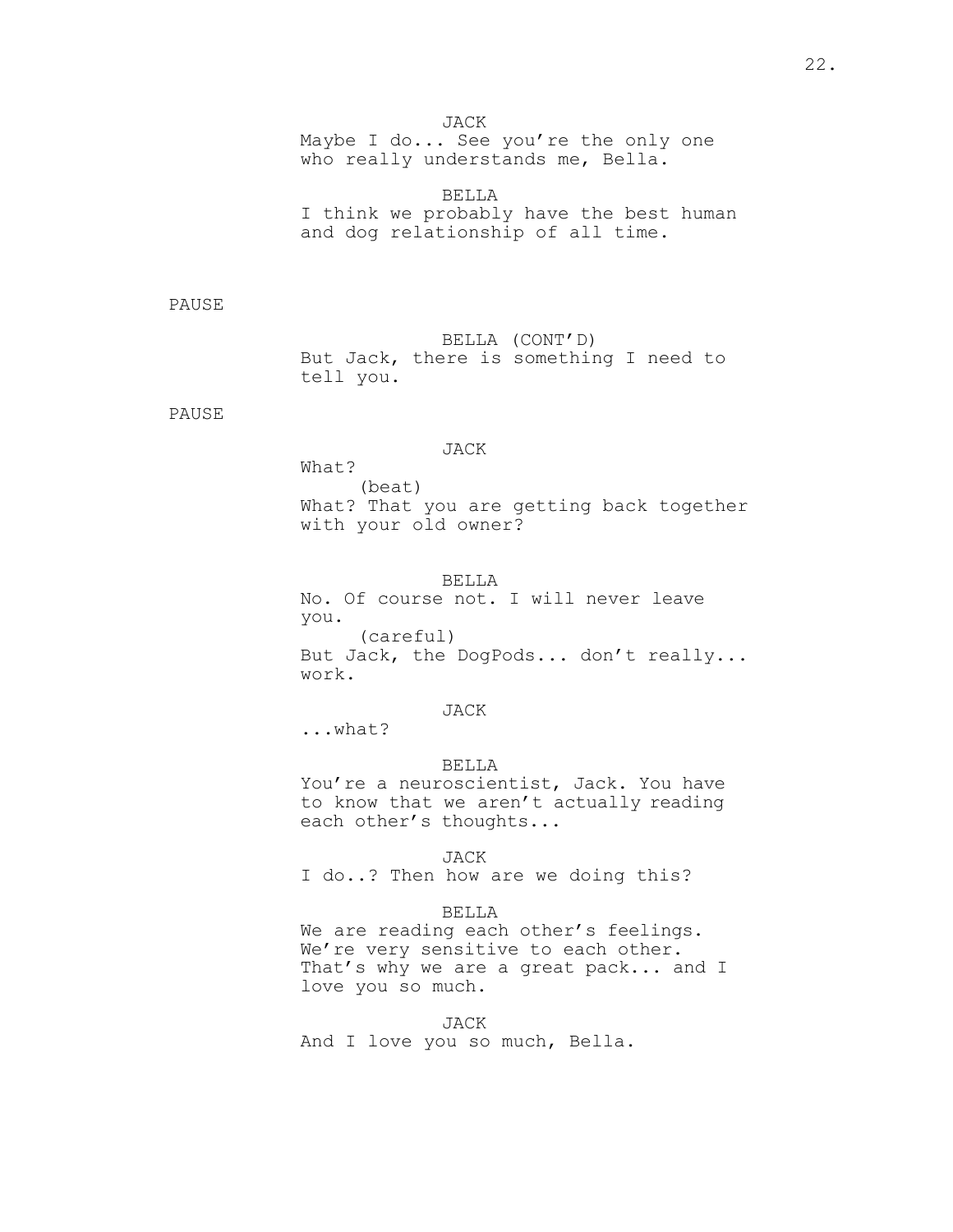You let yourself believe your invention worked! Then you processed the rest, and heard my voice, through a genius brain and a great big heart.

JACK

Oh yeah, so why didn't Maggie ghost her boyfriend after she met me!?

Bella doesn't answer.

JACK (CONT'D)

Who knows, maybe meeting me IS the reason she decided to go back to her boyfriend.

SOUND: Jack laughs at his own self-effacing humor.

JACK (CONT'D)

Huh, Bells?

Bells... tell me what you're thinking now.

SOUND: Bella barks.

JACK (CONT'D)

Bella...

SOUND: Bella licks Jack's face all over.

JACK (CONT'D) (while Bella attacks with dog kisses)

Easy girl.

ANNA Jack looks deeply into Bella's eyes. Bella looks back into Jack's eyes.

JACK We can't hear each other anymore, huh, Bells?

ANNA Bella rolls over into Jack's lap.

JACK But I can still understand you. You want a belly rub, don't you?

SOUND: Jack scratches Bella's belly.